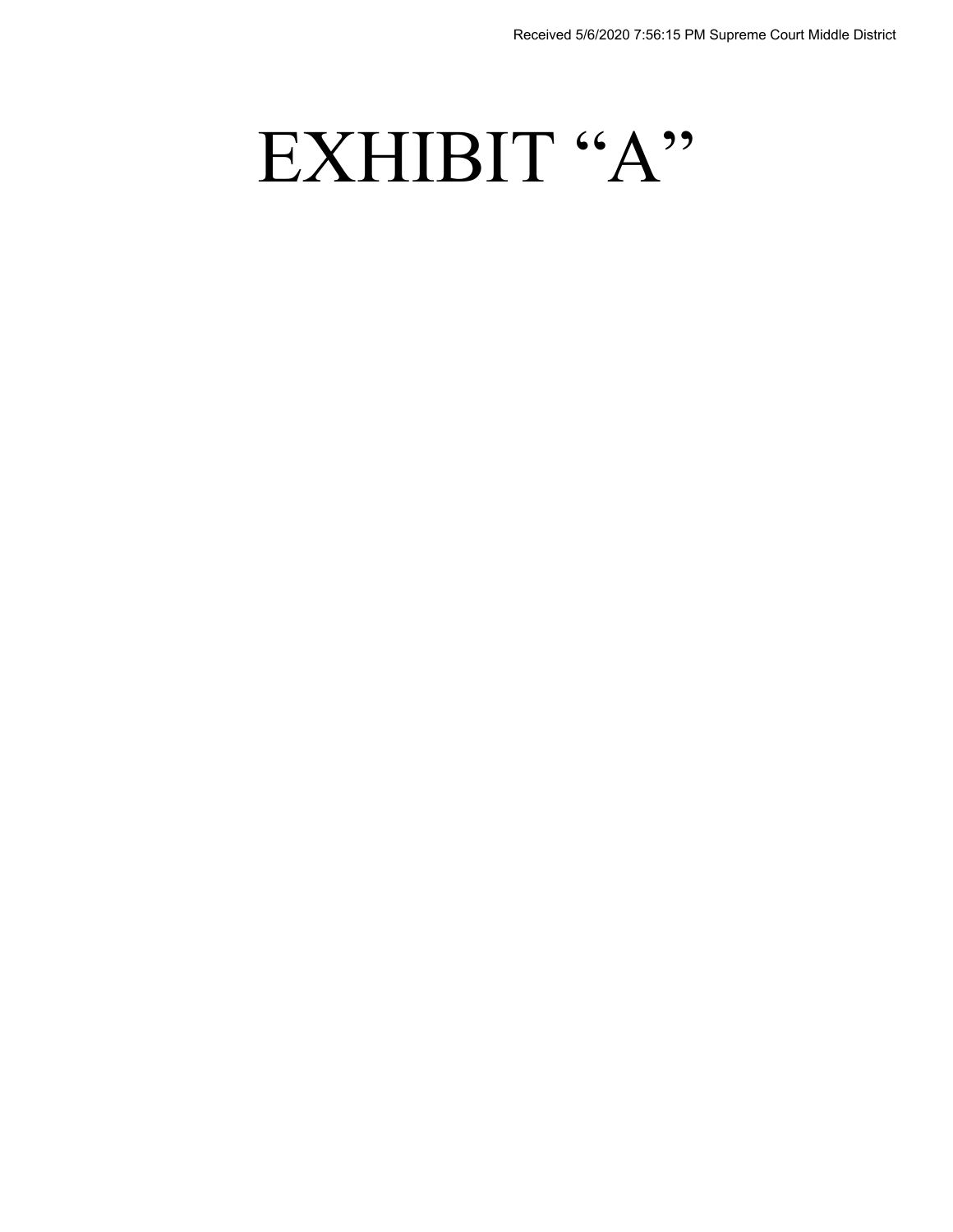| <b>Disability Rights Pennsylvania;</b>    | IN THE SUPREME COURT OF |
|-------------------------------------------|-------------------------|
| <b>SeniorLaw Center; Southeast Asian</b>  | <b>PENNSYLVANIA</b>     |
| <b>Mutual Assistance Associations</b>     |                         |
| Coalition, Inc. (SEAMAAC);                |                         |
| <b>Suzanne Erb; The Barristers'</b>       |                         |
| <b>Association of Philadelphia,</b>       |                         |
| <b>Petitioners</b>                        | No. 83 MM 2020          |
| $\mathbf{v}$ .                            |                         |
| <b>Kathy Boockvar, in her Capacity as</b> |                         |
| <b>Secretary of the Commonwealth of</b>   |                         |
| Pennsylvania; and Jessica Mathis, in      |                         |
| her Capacity as Director of the           |                         |
| <b>Bureau of Election Services and</b>    |                         |
| <b>Notaries of the Pennsylvania</b>       |                         |
| <b>Department of State,</b>               |                         |
| <b>Respondents, and</b>                   |                         |
| Senator Joseph B. Scarnati, III,          |                         |
| <b>President Pro Tempore; and</b>         |                         |
| <b>Senator Jake Corman, Senate</b>        |                         |
| <b>Majority Leader,</b>                   |                         |
| <b>Intervenor</b>                         |                         |
| <b>Respondents</b>                        |                         |

# **PRELIMINARY OBJECTIONS OF INTERVENOR RESPONDENTS, JOSEPH B. SCARNATI, III, PRESIDENT PRO TEMPORE OF THE PENNSYLVANIA SENATE, AND JAKE CORMAN, MAJORITY LEADER OF THE PENNSYLVANIA SENATE**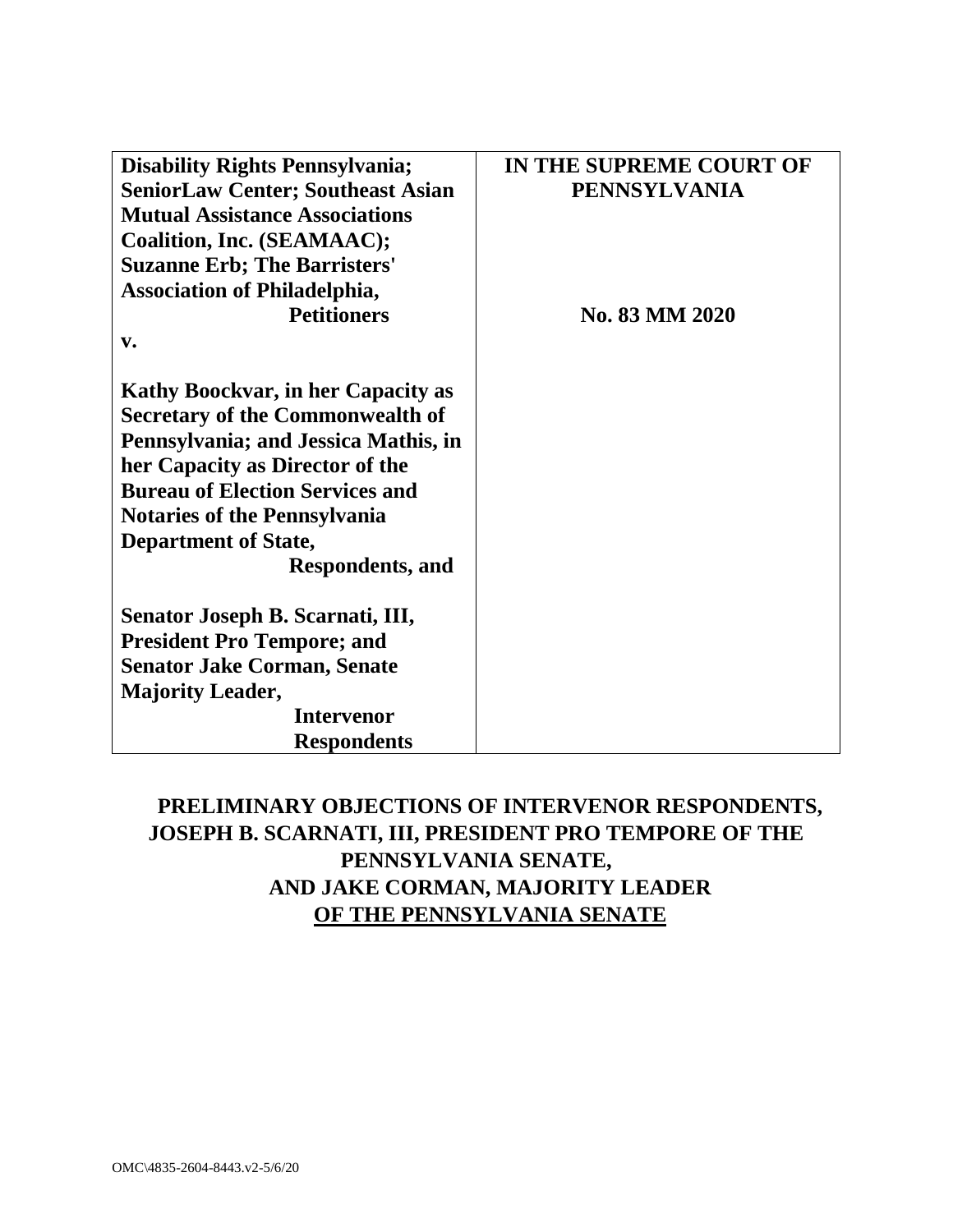Intervenor Respondents, Joseph B. Scarnati, III, Pennsylvania Senate President Pro Tempore, and Jake Corman, Senate Majority Leader, $<sup>1</sup>$  by and through the</sup> undersigned counsel, object preliminarily to plaintiffs' petition for declaratory and injunctive relief pursuant to Pa.R.C.P. 106 and 1028(a)(1) for the reasons set forth below:

1. Petitioners commenced this case in the Supreme Court as an original jurisdiction matter.

2. Pursuant to Pennsylvania Rule of Appellate Procedure 106, the practice and procedures relating to original jurisdiction matters are to be in accordance with the Pennsylvania Rules of Civil Procedure.

3. Pa.R.C.P. 1028(a)(1) authorizes a party to file a preliminary objection for lack of subject matter jurisdiction.

4. Petitioners seek relief from the "received-by" deadline for the delivery of mail-in and absentee ballots on Election Day for the duration of the COVID-19 pandemic. Petitioners allege that the "received-by" deadline burdens their right to vote in violation of Pennsylvania's Free and Equal Elections Clause, Art. 1, §5; the Equal Protections Clause and the Due Process Clause of the Pennsylvania Constitution, Art. 1, §26 and §1; the Free Expression and Free Association Clauses, Art. I, §7 and 20, and the Absentee Voting Guarantee, Art. VII, §14.

 $\overline{\phantom{a}}$ 

 $<sup>1</sup>$  Senators Scarnati and Corman have been duly authorized to act in this matter by each of the</sup> members of the Senate Republican Caucus, which constitute a majority of the Pennsylvania Senate as a whole.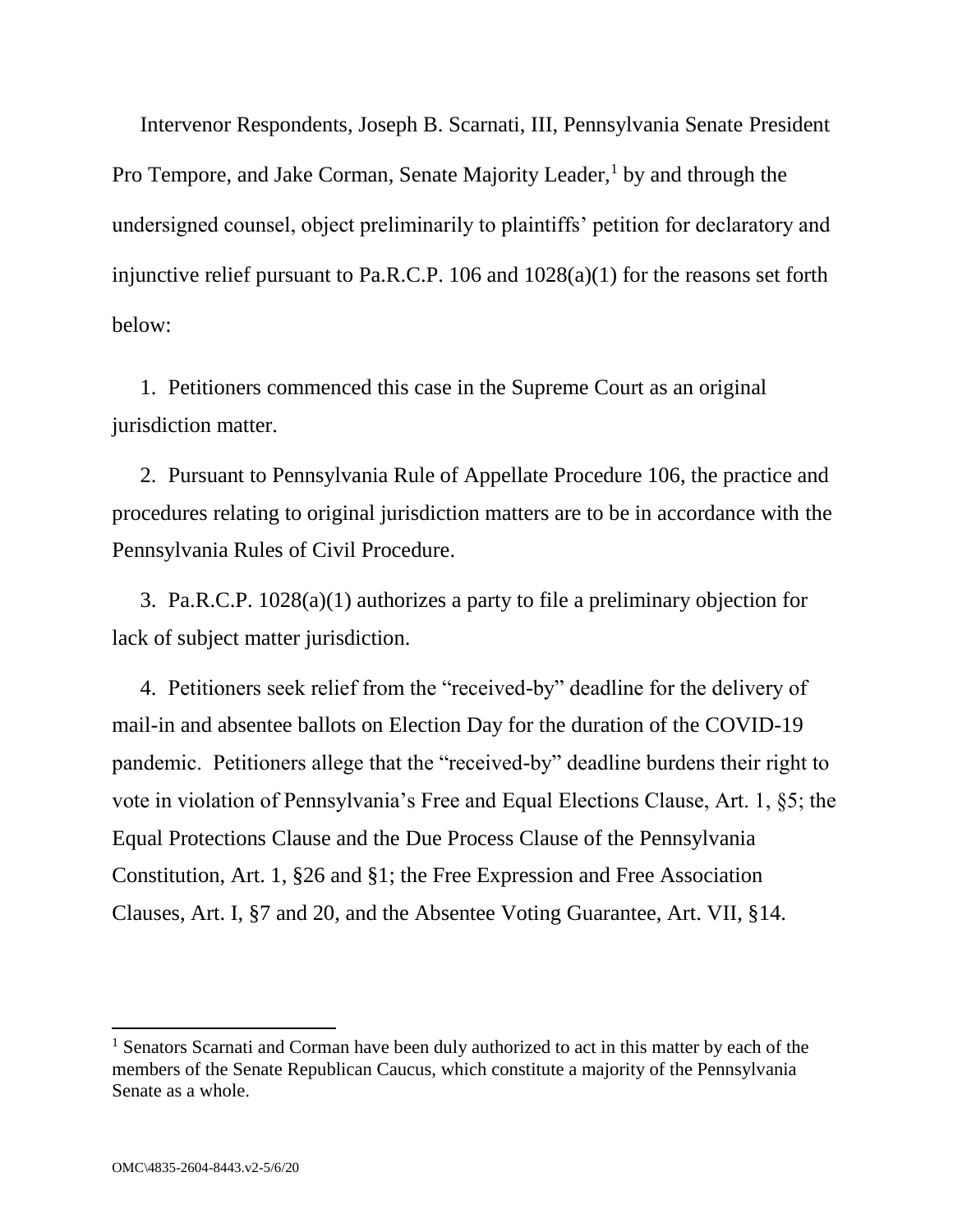5. However, Petitioners Disability Rights Pennsylvania, SeniorLaw Center, Southeast Asian Mutual Assistance Associations Coalition, Inc. (SEAMAAC), and The Barristers' Association of Philadelphia do not have standing.

6. To establish standing, a plaintiff must "have a direct interest in the subjectmatter of the particular litigation." *See Albert v. 2001 Legislative Reapportionment Comm'n*, 790 A.2d 989, 994 (Pa. 2002) (quoting *William Penn Parking Garage, Inc. v. Pittsburgh*, 346 A.2d 269 (Pa. 1975)).

7. The subject matter in this case—mail-in balloting procedures—involves an "individual's right to vote and to have that vote counted." *Id.*

8. Because "[t]he right to vote is personal," *Id.* at 995 (quoting *Reynolds v. Sims*, 377 U.S. 533, 561 (1964) (internal citations omitted)), that right inheres in individuals, not organizations. *See Id.* at 995 ("[A]ny entity not authorized by law to exercise the right to vote in this Commonwealth lacks standing to challenge the reapportionment plan.").

9. Therefore, Disability Rights Pennsylvania, SeniorLaw Center, Southeast Asian Mutual Assistance Associations Coalition, Inc. (SEAMAAC), and The Barristers' Association of Philadelphia, as organizations without voting rights, do not have a direct interest at stake in this litigation and, thus, should be dismissed from this lawsuit. *See League of Women Voters v. Commonwealth*, 178 A.3d 737, 741 n. 3 (Pa. 2018) (noting that the Commonwealth Court dismissed the League of Women Voters from the case because, as an organization without the right to vote, it lacked standing).

10. Similarly, individual petitioner Suzanne Erb lacks standing because the harm she alleges is only speculative.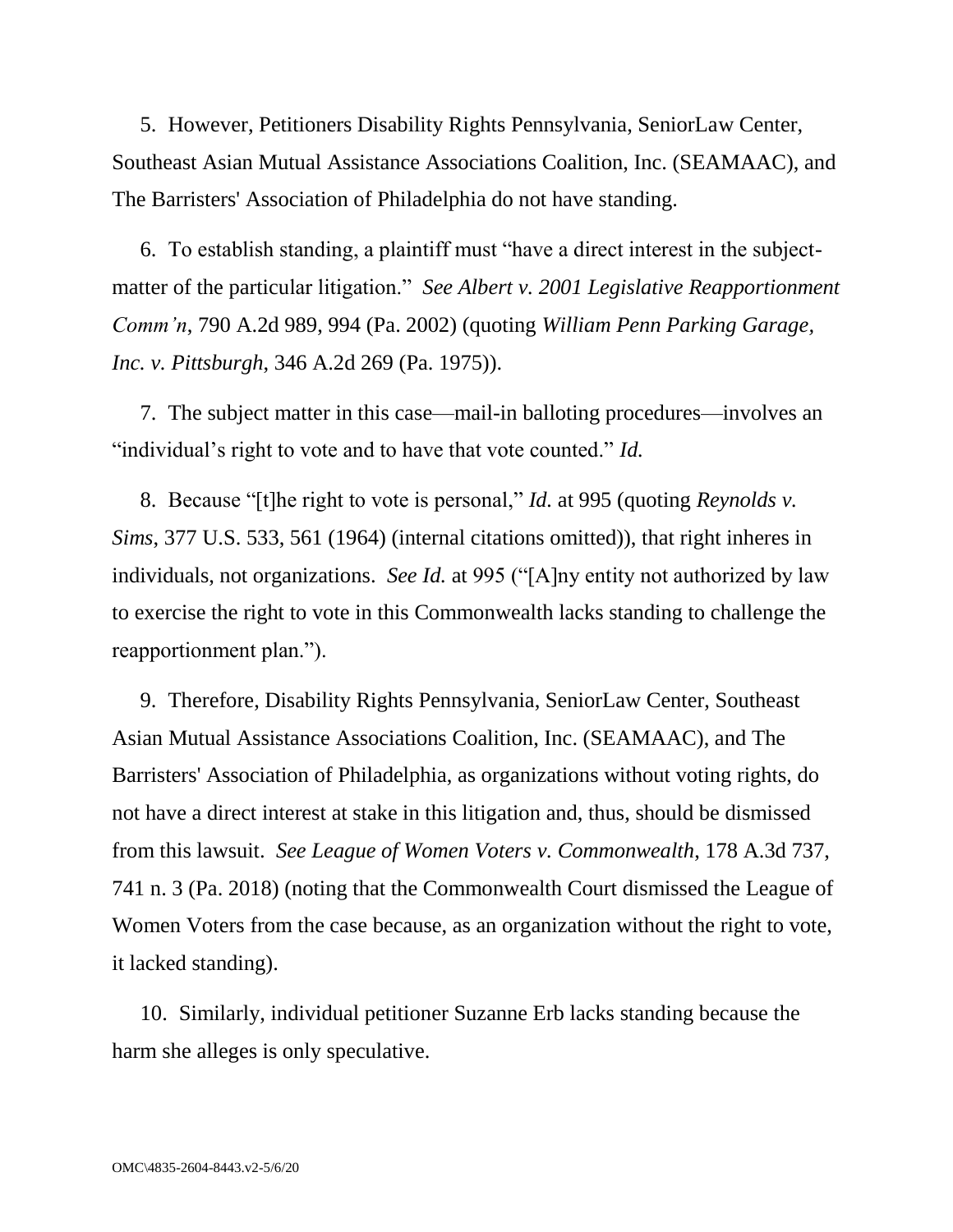11. Suzanne Erb does not aver that she (1) has encountered any difficulties in returning—or has even attempted to return—her mail-in ballot, (2) cannot afford postage for returning her mail-in ballot, (3) requires community assistance to cast her mail-in ballot, or (4) has had her mail-in ballot rejected for signature mismatch.

12. Individual petitioner Suzanne Erb bases her claims for relief on nebulous concerns that, in the future, her ballot may not be received or processed on time, even though there are still more than four weeks until the next election.

13.Because future speculative fear is not a sufficiently "substantial interest" to confer standing to the individual petitioner, *see Erfer v. Commonwealth*, 794 A.2d 325, 329 (Pa. 2002) (holding that a party must establish "a substantial interest in the subject matter of the litigation" to be granted standing), the individual petitioner should be dismissed from this lawsuit.

WHEREFORE, Senators Joseph B. Scarnati, III and Jake Corman respectfully request that this Court dismiss Petitioners' petition for declaratory and injunctive relief.

Dated:  $\qquad \qquad . 2020 \qquad \qquad$  Respectfully submitted,

Obermayer Rebmann Maxwell & Hippel LLP

### By:

Lawrence J. Tabas (ID No. 27815) Mathieu J. Shapiro (ID No. 76266) Richard Limburg (ID No. 39598) Centre Square West 1515 Market St., Suite 3400 Philadelphia, PA 19102 *Attorneys for Intervenor Respondents Joseph B. Scarnati III, and Jake Corman*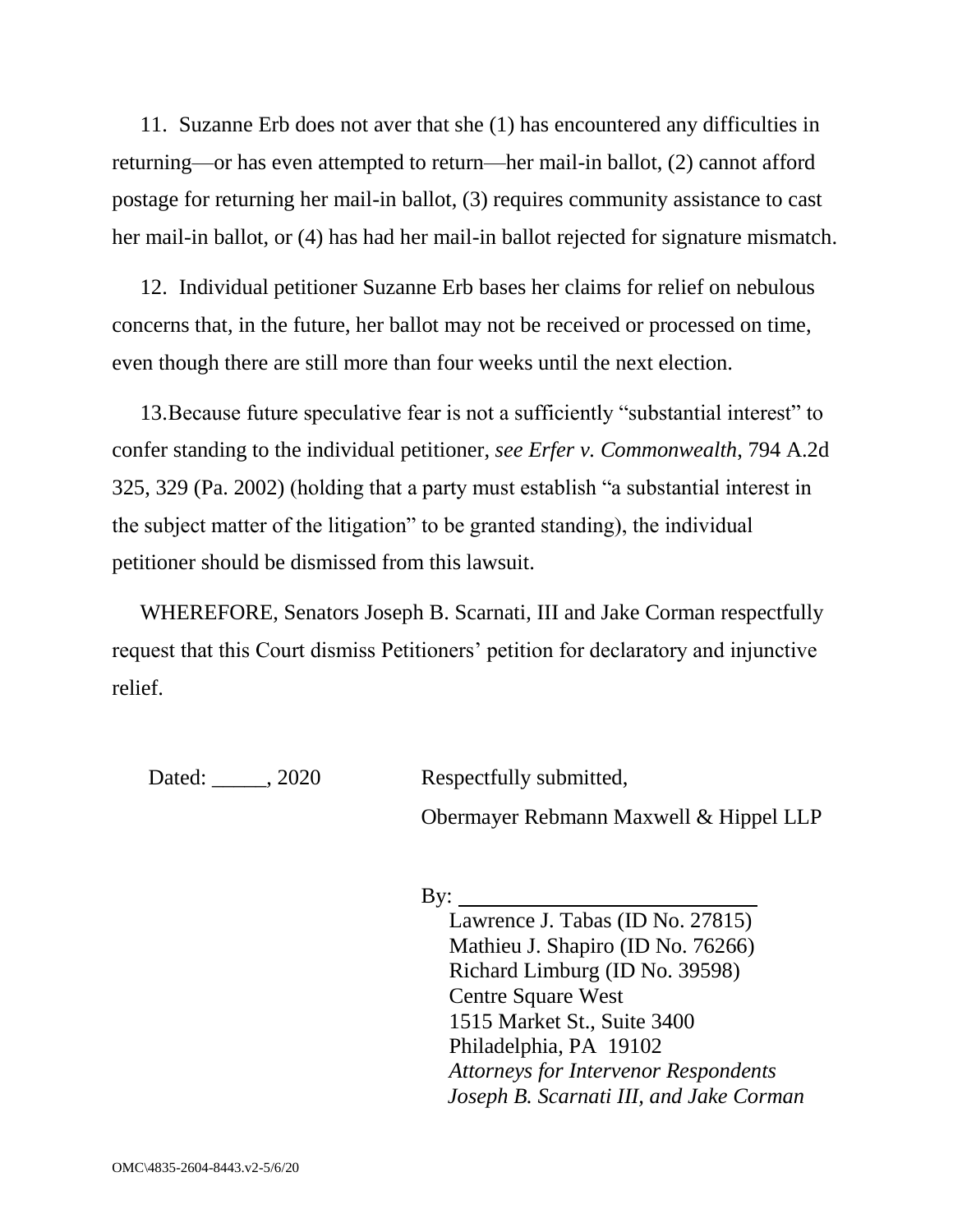Holtzman Vogel Josefiak Torchinsky PLLC

By:  $\qquad \qquad$ 

Jason B. Torchinsky (Va. ID No. 47481) Jonathan P. Lienhard (Va. ID No. 41648) Philip M. Gordon (DC. ID No. 1531277) Shawn T. Sheehy (Va. ID No. 82630) Gineen Bresso (Md. ID No. 9912140076) 45 North Hill Drive, Suite. 100 Warrenton, VA 20186  $(540)$  341-8808 (P)  *Attorneys for Joseph B. Scarnati III, and Jake Corman pending approval of application for admission pro hac vice*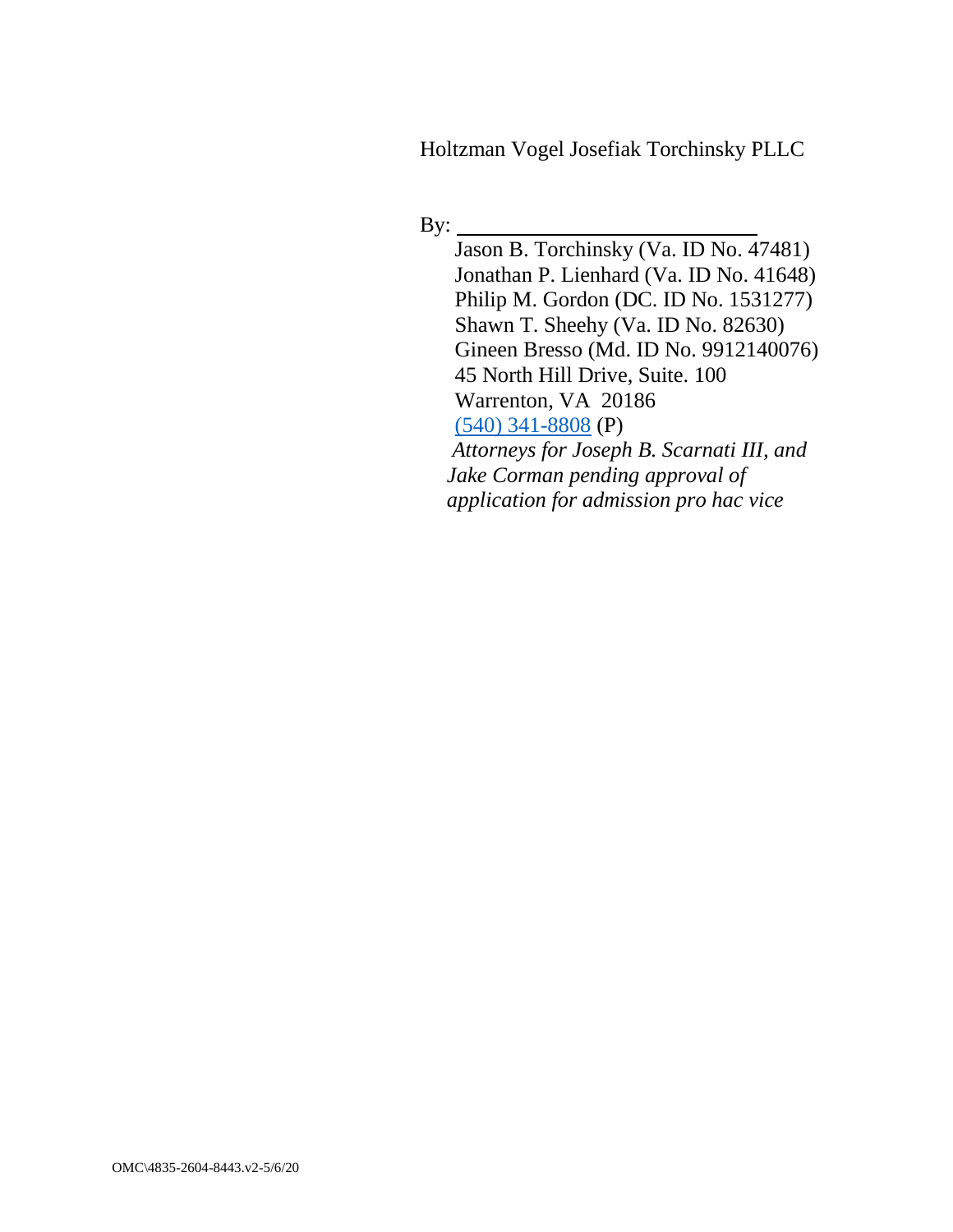## CERTIFICATE OF SERVICE

I, \_\_\_\_\_\_\_\_\_\_\_\_\_\_\_\_, certify that on the date set forth below, I caused a true and correct copy of the Preliminary Objections of Senators Joseph B. Scarnati, III and Jake Corman, to be served on counsel of record via email, as follows:

Mary McKenzie The Public Interest Law Center 1709 Benjamin Franklin Parkway, 2d Fl. Philadelphia, PA 19103 267-546-1319 (Ph)

Kathryn Boockvar Department of State 302 N. Office Bldg. Harrisburg, PA 17120 610-804-2913 (Ph)

Kathleen Marie Kotula Pennsylvania Department of State Bureau of Commissions, Elections and Legislation 306 North Office Bldg. Harrisburg, PA 17120 717-783-0736 (Ph)

Michelle D. Hangley Hangley, Aronchick, Segal, Pudlin & Schiller 1 Logan Square, Fl. 27 Philadelphia, PA 19103-6995 215-496-7061 (Ph)

Date: May 6, 2020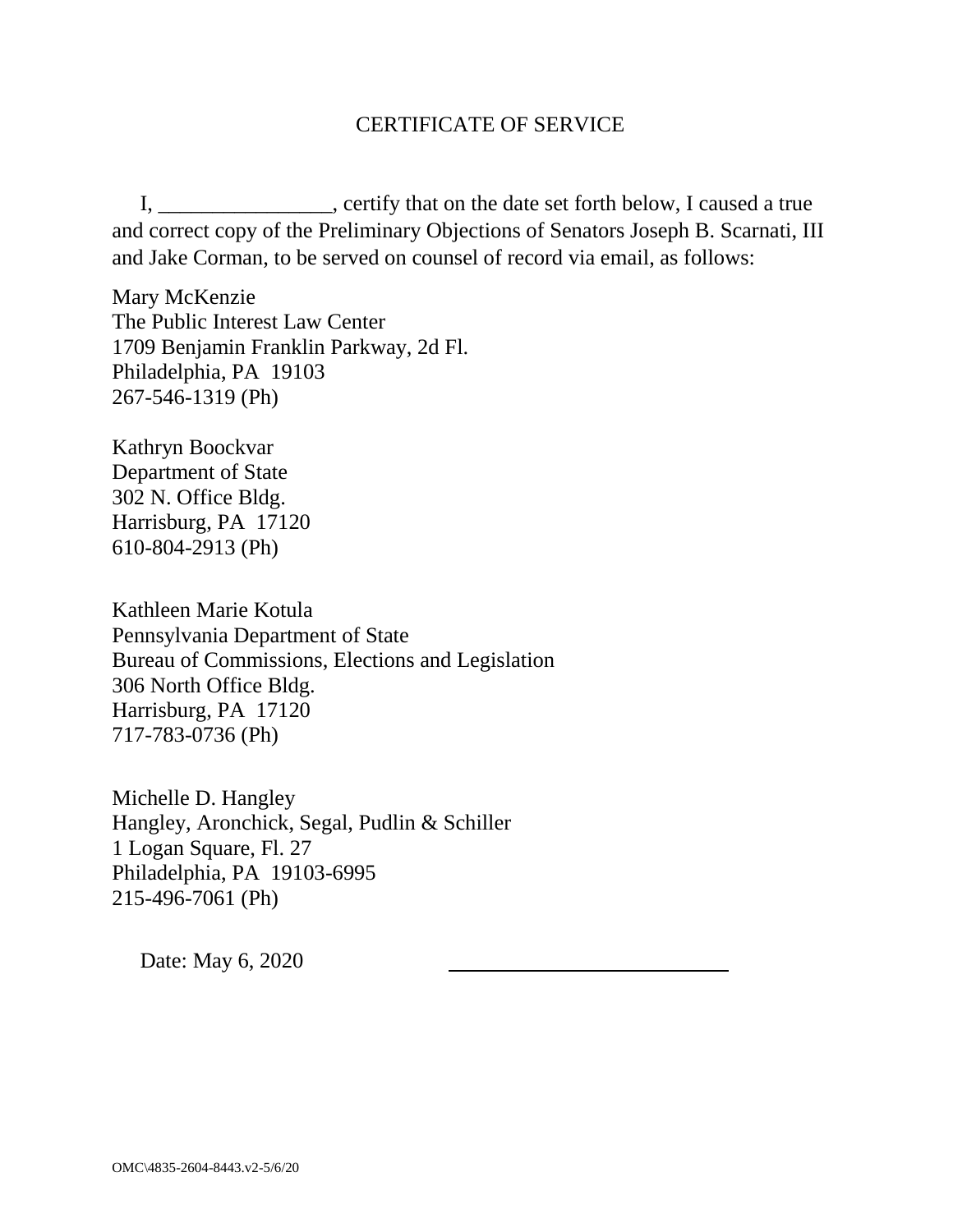| <b>Disability Rights Pennsylvania;</b>    | IN THE SUPREME COURT OF |
|-------------------------------------------|-------------------------|
| <b>Senior Law Center; Southeast Asian</b> | <b>PENNSYLVANIA</b>     |
| <b>Mutual Assistance Associations</b>     |                         |
| Coalition, Inc. (SEAMAAC);                |                         |
| <b>Suzanne Erb; The Barristers'</b>       |                         |
| <b>Association of Philadelphia,</b>       |                         |
| <b>Petitioners</b>                        | No. 83 MM 2020          |
| $V_{\bullet}$                             |                         |
| Kathy Boockvar, in her Capacity as        |                         |
| <b>Secretary of the Commonwealth of</b>   |                         |
| Pennsylvania; and Jessica Mathis, in      |                         |
| her Capacity as Director of the           |                         |
| <b>Bureau of Election Services and</b>    |                         |
| <b>Notaries of the Pennsylvania</b>       |                         |
| <b>Department of State,</b>               |                         |
| <b>Respondents, and</b>                   |                         |
| Senator Joseph B. Scarnati, III,          |                         |
| <b>President Pro Tempore; and</b>         |                         |
| <b>Senator Jake Corman, Senate</b>        |                         |
| <b>Majority Leader,</b>                   |                         |
| <b>Intervenor</b>                         |                         |
| <b>Respondents</b>                        |                         |

## **MEMORANDUM OF LAW IN SUPPORT OF PRELIMINARY OBJECTIONS OF INTERVENOR RESPONDENTS, JOSEPH B. SCARNATI, III, PRESIDENT PRO TEMPORE OF THE PENNSYLVANIA SENATE, AND JAKE CORMAN, MAJORITY LEADER OF THE PENNSYLVANIA SENATE**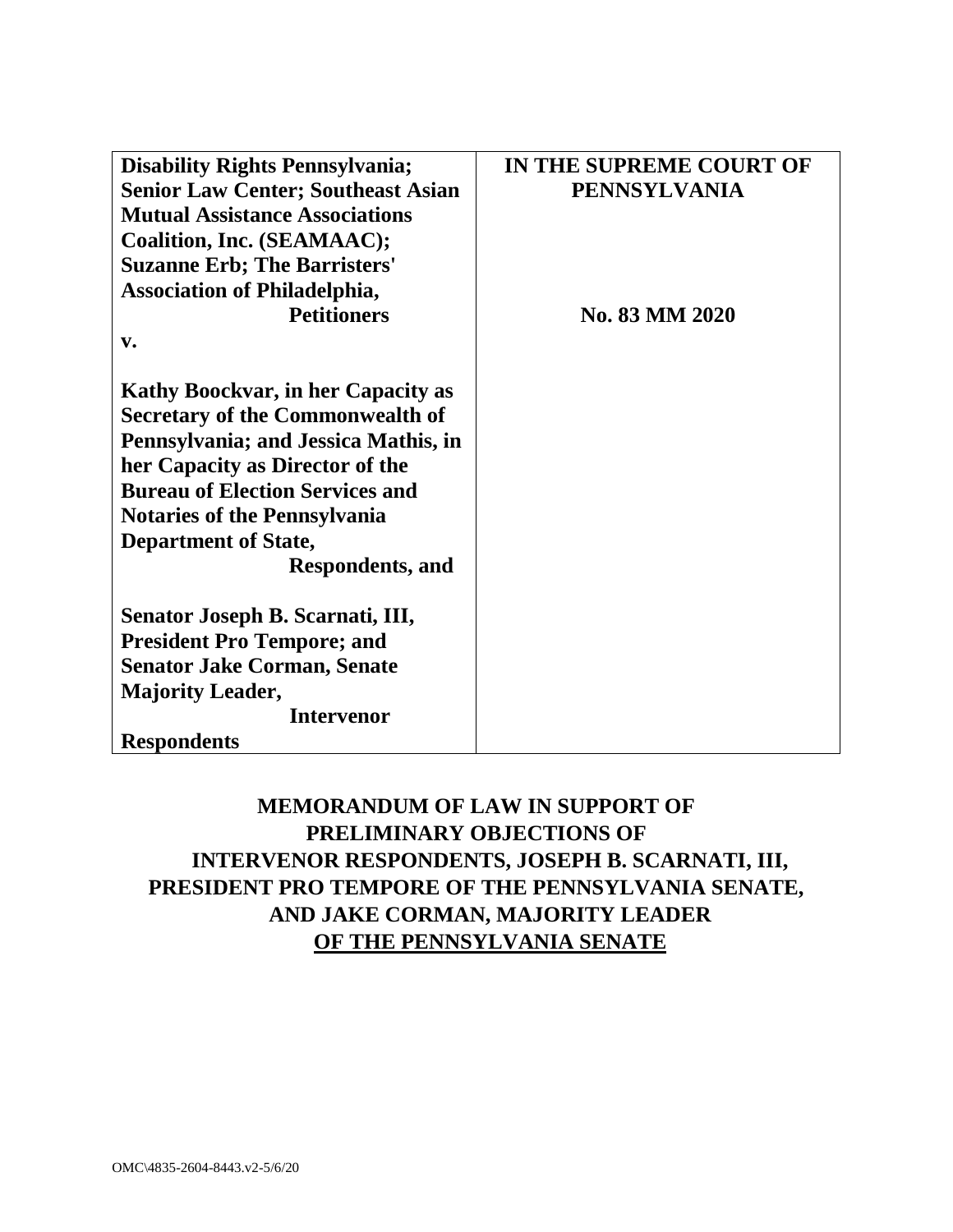Intervenor Respondents, Joseph B. Scarnati, III, Pennsylvania Senate President Pro Tempore, and Jake Corman, Senate Majority Leader,<sup>2</sup> by and through the undersigned counsel, respectfully submit this memorandum of law in support of their preliminary objections to plaintiffs' petition for declaratory and injunctive relief pursuant to Pa.R.C.P. 106 and  $1028(a)(1)$ .

This case was commenced in the Supreme Court as an original jurisdiction matter. Pa.R.A.P. 106, the practice and procedures relating to original jurisdiction matters are to be in accordance with the Pennsylvania Rules of Civil Procedure.

Pa.R.C.P. 1028(a)(1) authorizes a party to file a preliminary objection for lack of subject matter jurisdiction.

Petitioners seek relief from the "received-by" deadline for the delivery of mailin and absentee ballots on Election Day for the duration of the COVID-19 pandemic. Petitioners allege that the "received-by" deadline burdens their right to vote in violation of: Pennsylvania's Free and Equal Elections Clause, Art. I, §5; the Equal Protections Clause and the Due Process Clause of the Pennsylvania Constitution, Art. I, §26 and §1; the Free Expression and Free Association Clauses, Art. I, §7 and 20, and the Absentee Voting Guarantee, Art. VII, §14.

However, Petitioners Disability Rights Pennsylvania, SeniorLaw Center, Southeast Asian Mutual Assistance Associations Coalition, Inc. (SEAMAAC), and The Barristers' Association of Philadelphia do not have standing.

 $\overline{\phantom{a}}$ 

<sup>&</sup>lt;sup>2</sup> Senators Scarnati and Corman have been duly authorized to act in this matter by each of the members of the Senate Republican Caucus, which constitutes a majority of the Pennsylvania Senate as a whole.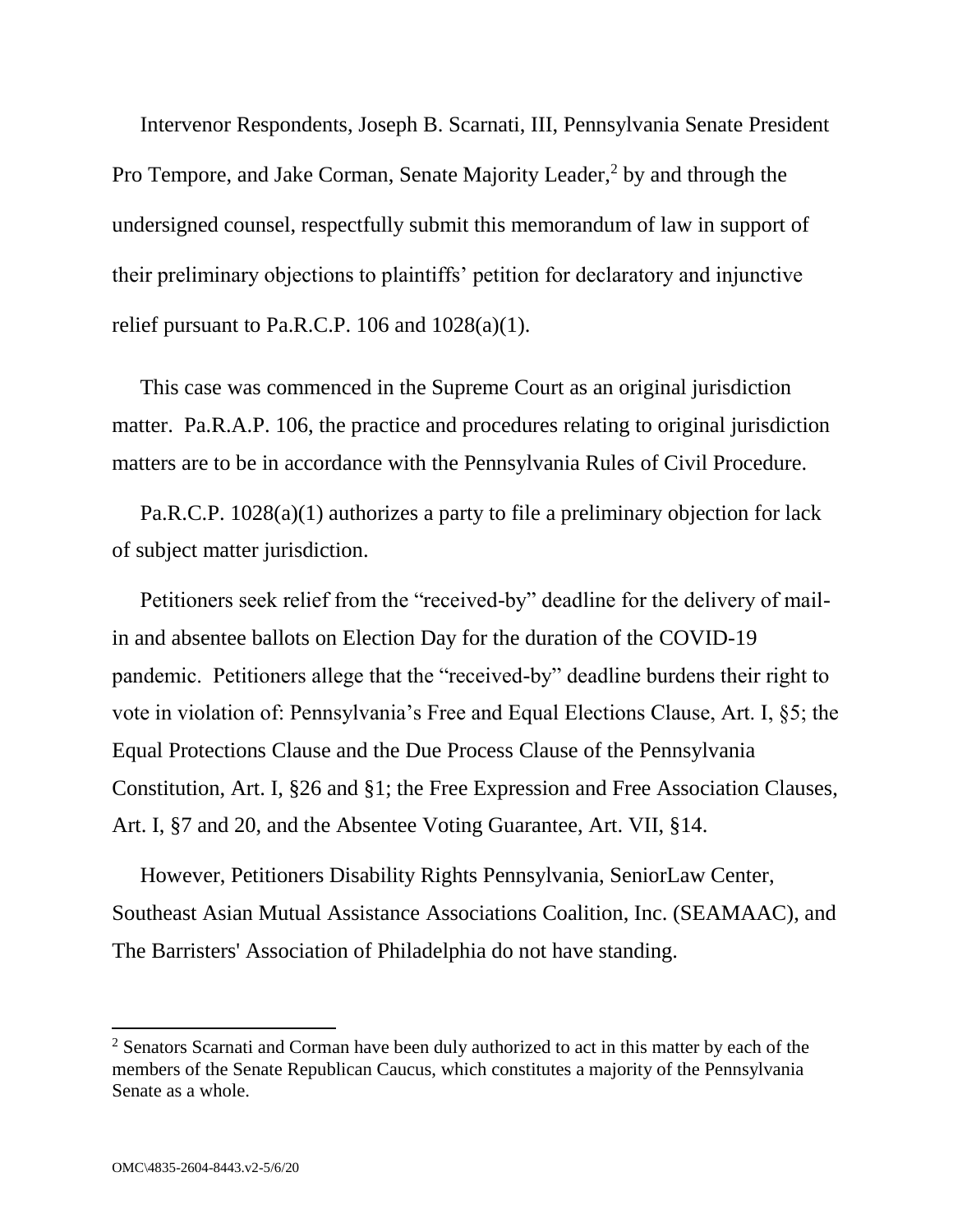To establish standing, a plaintiff must "have a direct interest in the subjectmatter of the particular litigation." *See Albert v. 2001 Legislative Reapportionment Comm'n*, 790 A.2d 989, 994 (Pa. 2002) (quoting *William Penn Parking Garage, Inc. v. Pittsburgh*, 346 A.2d 269 (Pa. 1975)).

The subject matter in this case—mail-in balloting procedures—involves an "individual's right to vote and to have that vote counted." *Id.* Because "[t]he right to vote is personal," *Id.* at 995 (quoting *Reynolds v. Sims*, 377 U.S. 533, 561 (1964) (internal citations omitted)), that right inheres in individuals, not organizations. *See Id.* at 995 ("[A]ny entity not authorized by law to exercise the right to vote in this Commonwealth lacks standing to challenge the reapportionment plan.").

Therefore, Disability Rights Pennsylvania, SeniorLaw Center, Southeast Asian Mutual Assistance Associations Coalition, Inc. (SEAMAAC), and The Barristers' Association of Philadelphia, as organizations without voting rights, do not have a direct interest at stake in this litigation and, thus, should be dismissed from this lawsuit. *See League of Women Voters v. Commonwealth*, 178 A.3d 737, 741 n. 3 (Pa. 2018) (noting that the Commonwealth Court dismissed the League of Women Voters from the case because, as an organization without the right to vote, it lacked standing).

*Individual* petitioner Suzanne Erb lacks standing because the harm she alleges is only speculative. Ms. Erb does not aver that she (1) has encountered any difficulties in returning—or has even attempted to return—her mail-in ballot, (2) cannot afford postage for returning her mail-in ballot, (3) requires community assistance to cast her mail-in ballot, or (4) has had her mail-in ballot rejected for signature mismatch.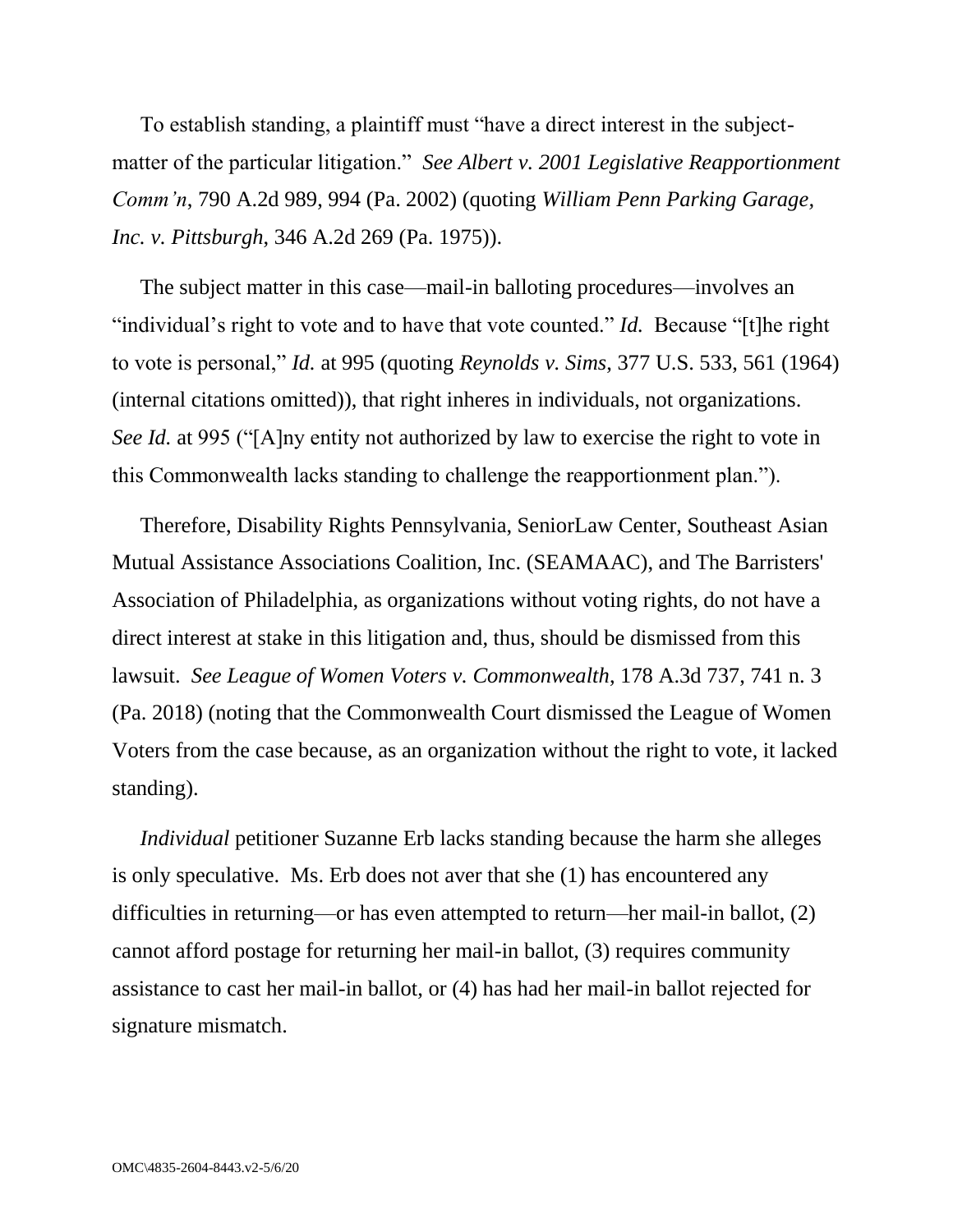Individual petitioner Suzanne Erb bases her claims for relief on nebulous concerns that, in the future, her ballot may not be received or processed on time, even though there are still more than four weeks until the next election. Because future speculative fear is not a sufficiently "substantial interest" to confer standing to the individual petitioner, *see Erfer v. Commonwealth*, 794 A.2d 325, 329 (Pa. 2002) (holding that a party must establish "a substantial interest in the subject matter of the litigation" to be granted standing), the individual petitioner should be dismissed from this lawsuit.

### **CONCLUSION**

The plaintiffs' petition for declaratory and injunctive relief should be dismissed for all the reasons set forth above.

Dated: 2020 Respectfully submitted,

Obermayer Rebmann Maxwell & Hippel LLP

By:  $\qquad \qquad$ 

Lawrence J. Tabas (ID No. 27815) Mathieu J. Shapiro (ID No. 76266) Richard Limburg (ID No. 39598) Centre Square West 1515 Market St., Suite 3400 Philadelphia, PA 19102 *Attorneys for Intervenor Respondents Joseph B. Scarnati III, and Jake Corman*

Holtzman Vogel Josefiak Torchinsky PLLC